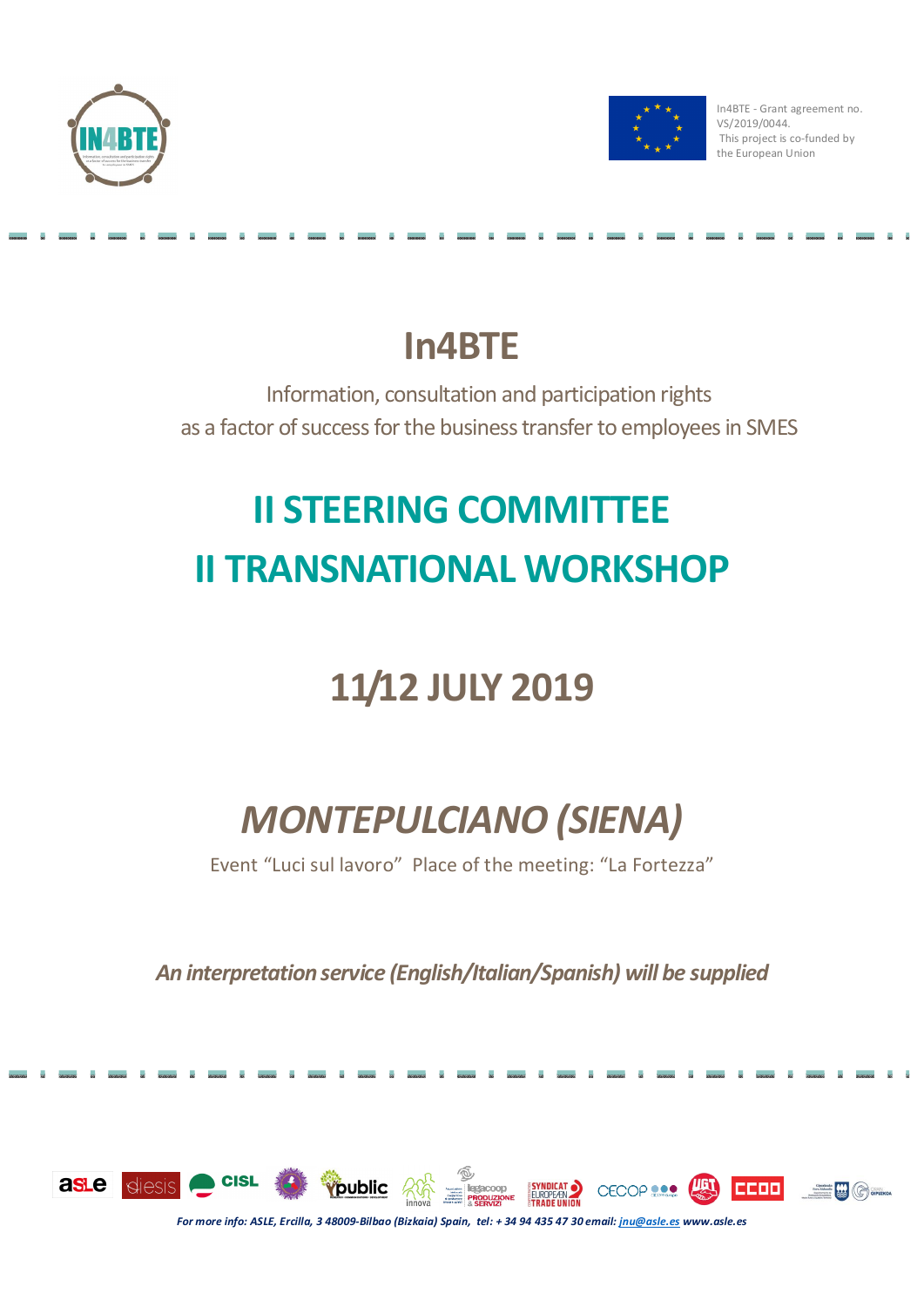



In4BTE - Grant agreement no. VS/2019/0044. This project is co-funded by the European Union

#### **PROGRAMME 11 July**

### **II steering committee**

- **15.00 – 15.30 Registration**
	- **15,30-15,40** *Welcome speech*

*Francesco Lauria and Vilma Rinolfi, Cisl*

**15.40 - 16.20 State of the art of the project** 

*Jone Nolte Asle*

*Gianluca Pastorelli Diesis*

**16.20-16,40** *Coffee break*

**16.40-18.00 State of the art of the research activities – first highlights**  *All applicants*

- **18.00 Administrative session**
- **18.45 End of the II steering committee**
- **19,30 Wine testing and Social dinner**

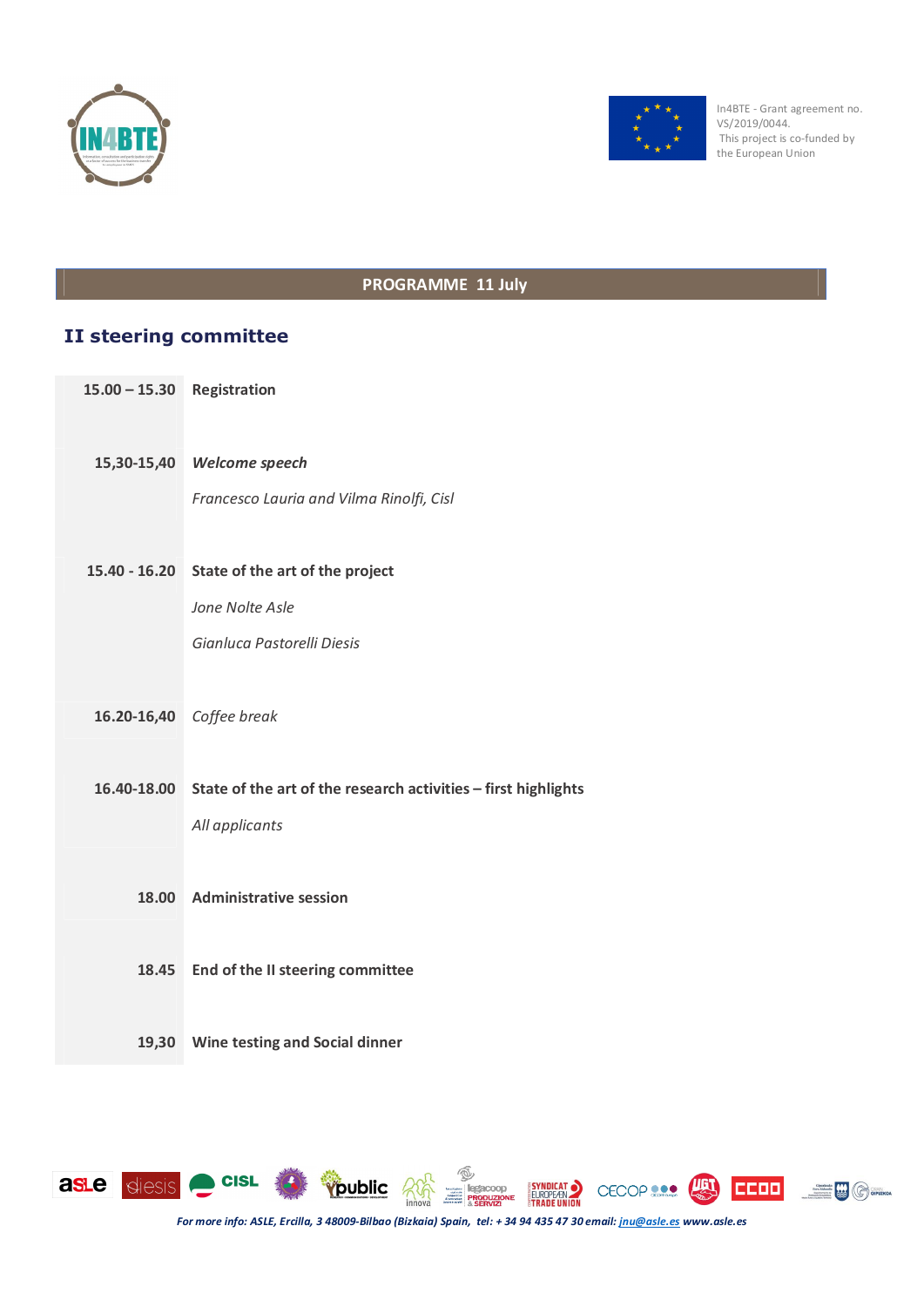



### **PROGRAMME 12 July**

### **Workshop**

## *Business Transfer to Employees as an instrument to overcome business crisis and the lack of business succession*

| $10.00 - 10.45$ | Registration                                                                                                                                                                        |
|-----------------|-------------------------------------------------------------------------------------------------------------------------------------------------------------------------------------|
| 10.45-13.00     | First session: Companies regenerated by workers, the role of cooperation, the role of the<br>unions, business succession                                                            |
|                 | The IN4BTE project - Objectives and actions; Jone Nolte, ASLE                                                                                                                       |
|                 | Companies regenerated by workers and the role of trade unions; Francesco Lauria, Cisl                                                                                               |
|                 | Case studies by trade-union and cooperative points of view                                                                                                                          |
|                 | The Pirinoli paper mill case; Enrico Vola, board member and worker                                                                                                                  |
|                 | Gianluca Verasani Legacoop Nazionale, Department of industrial cooperatives                                                                                                         |
|                 | The German situation; Hans-Gerd Nottenbohm, Innova eG                                                                                                                               |
|                 | Angelo Colombini, Cisl national confederal secretary                                                                                                                                |
| 13.00           | Lunch                                                                                                                                                                               |
| 14.15           | Second session: experiences, supports and policies in order to strengthen the economic<br>democracy through Wbo                                                                     |
|                 | Highlights of a previous study (Ristart) and main supports for Wbo in Italy; Vilma Rinolfi, Cisl                                                                                    |
|                 | Cooperazione Finanza Impresa: the financial support to workers' cooperatives; Michela<br>Mariconda, CFI                                                                             |
|                 | The Italcable case (Wbo e workers' cooperative); Giacinto Palladino, Executive Committee of<br>Banca Popolare Etica; Matteo Potenzieri, President of the Wbo cooperative Italcable. |
|                 | Etuc representant                                                                                                                                                                   |
|                 | Gianluca Verasani Legacoop                                                                                                                                                          |